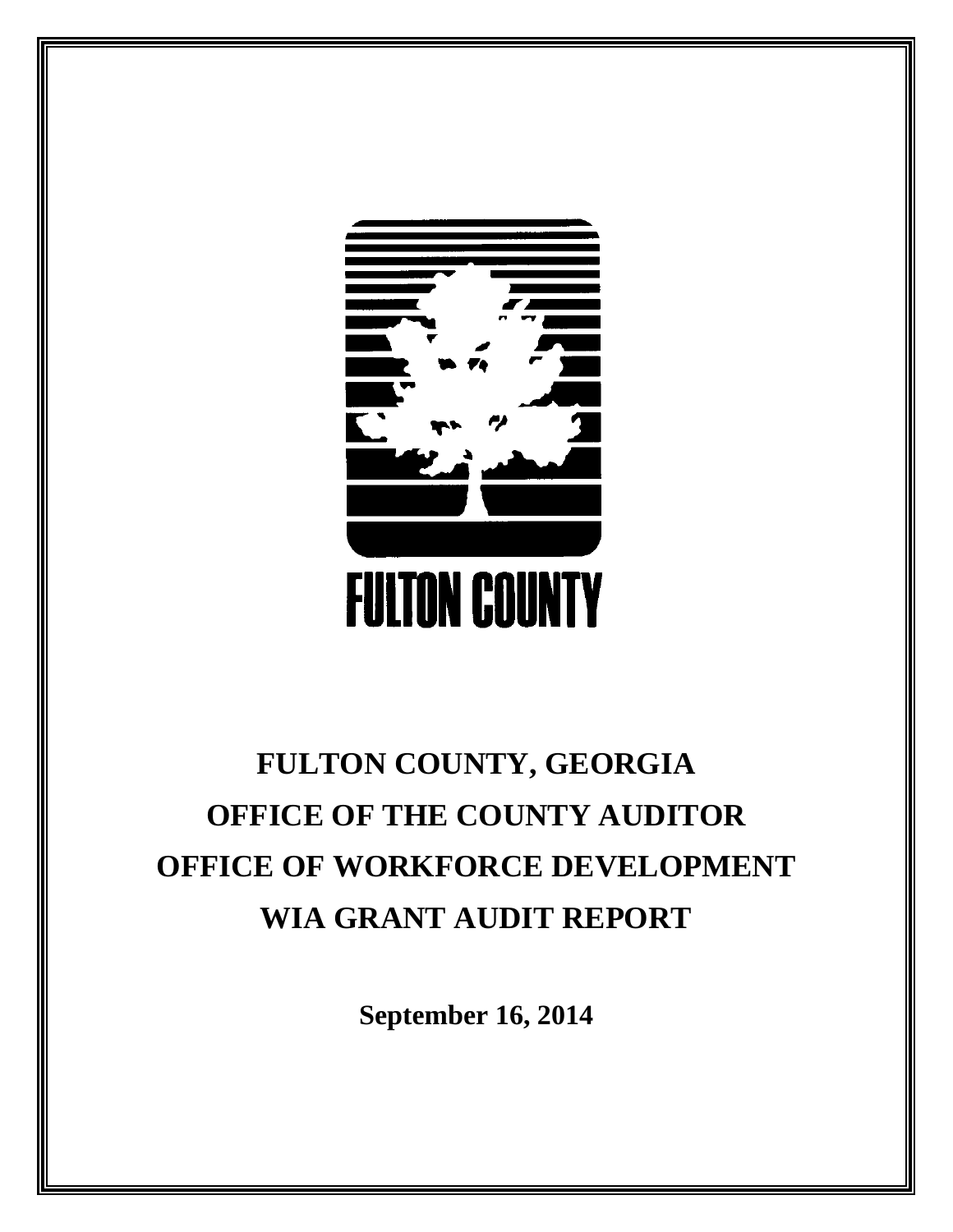## **TABLE OF CONTENTS**

## PAGE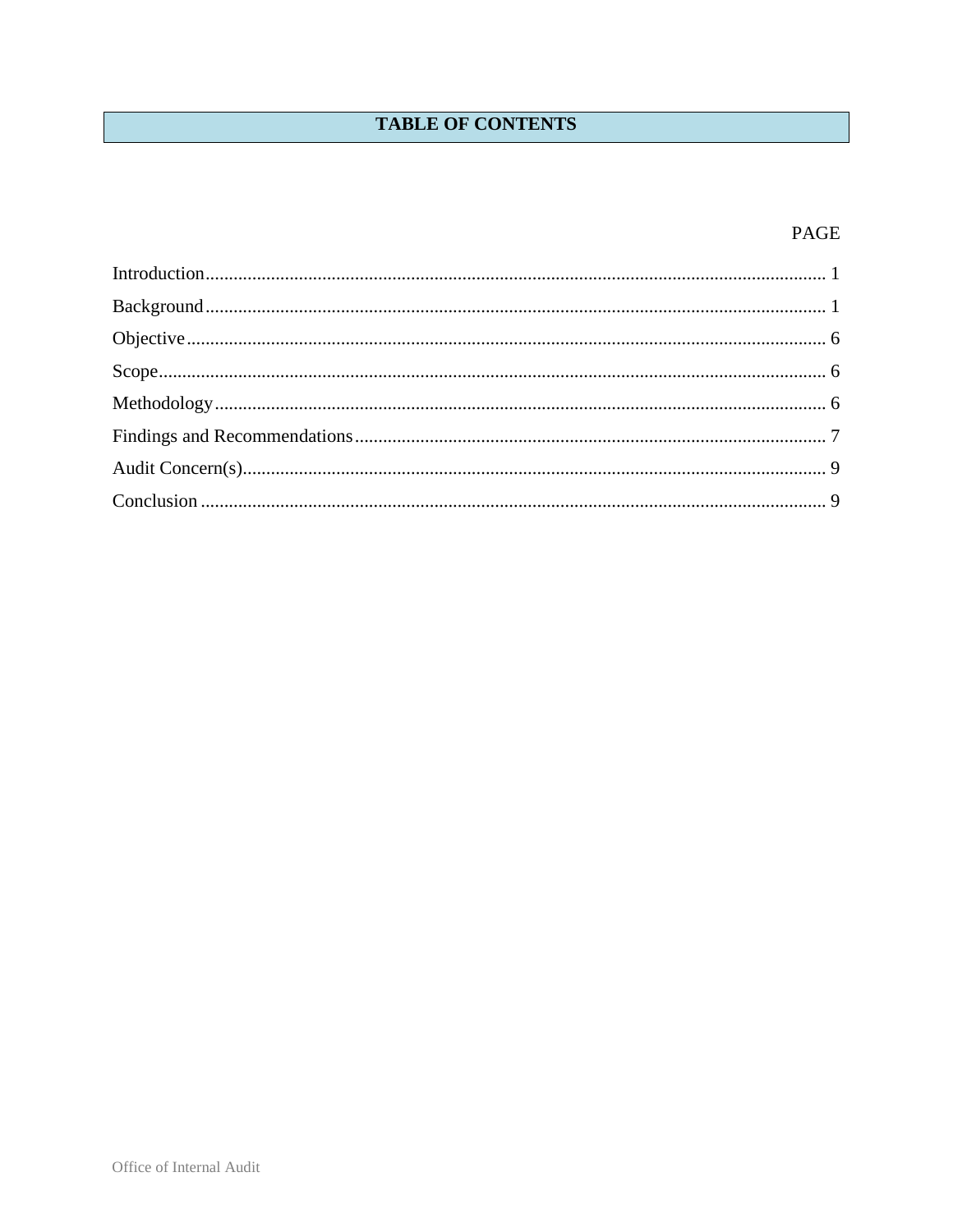#### <span id="page-2-0"></span>**Introduction**

The Office of the County Auditor reviewed the grant infrastructure for the Housing and Human Services' (HHS) Office of Workforce Development (OWD). The review was conducted to address the District 6 Commissioner's concerns regarding the administration of OWD's grant funds.

#### <span id="page-2-1"></span>**Background**

The OWD, a division of Housing and Human Services, is located at One Margaret Mitchell Square, Suite 500, Atlanta, Georgia. The OWD provides career development, employment, and supportive services to Fulton County (County) residents. The mission of the OWD is to aid the County's residents and employers in developing and sustaining a workforce that acquires viable wages and benefits, thus strengthening their families and neighborhoods. The OWD services and programs are currently offered at the following six locations:

- Adamsville Regional Health Center
- Central Resource Career Center (does not offer WIA services)
- Neighborhood Union
- North Fulton Career Center
- South Fulton Career Center
- Youth Employment Service Center

In April 2000, Fulton County's Department of Human Services was designated by the Governor's Workforce Development (GWD) as the Administrative entity for the U.S. Department of Labor's National Job Training Program. As such, under the Workforce Investment Act of 1988 (WIA), the grant awards are a two-year continuation grant to the Local Workforce Investment Area (LWIA). The Fulton County Board of Commissioners (BOC) voted to accept this designation and the continuing authority of the multi-year grant. These grant funds provide County residents assistance in obtaining and maintaining unsubsidized employment that leads to self-sufficiency. The grant programs are consistent with the BOC's goals to provide cost effective human services to sustain the quality of life in the County and provide programs that support the development of families.

The GWD Board annually reviews, revises and approves OWD's policies and procedures. OWD's policies and procedures are also updated and approved on a quarterly basis by the Local Area Board. The most recent policy and procedure revisions were made effective January 1, 2013. The WIA Plan, a program guide for OWD, was approved in June 2014.

For the WIA grant awards, OWD is responsible for programmatic operations and the financial operations portion is administered by HHS's Administrative Support Division (HHSAS), located at 137 Peachtree Street, Atlanta, Georgia. The WIA grant awards do not require an annual grant application or county match. Although the grants are automatically renewed every two years, the BOC Chairperson must sign the grant award for authorizing OWD to submit to GWD for acceptance of the grant funds. The grant funding period begins on July  $1<sup>st</sup>$  and ends two years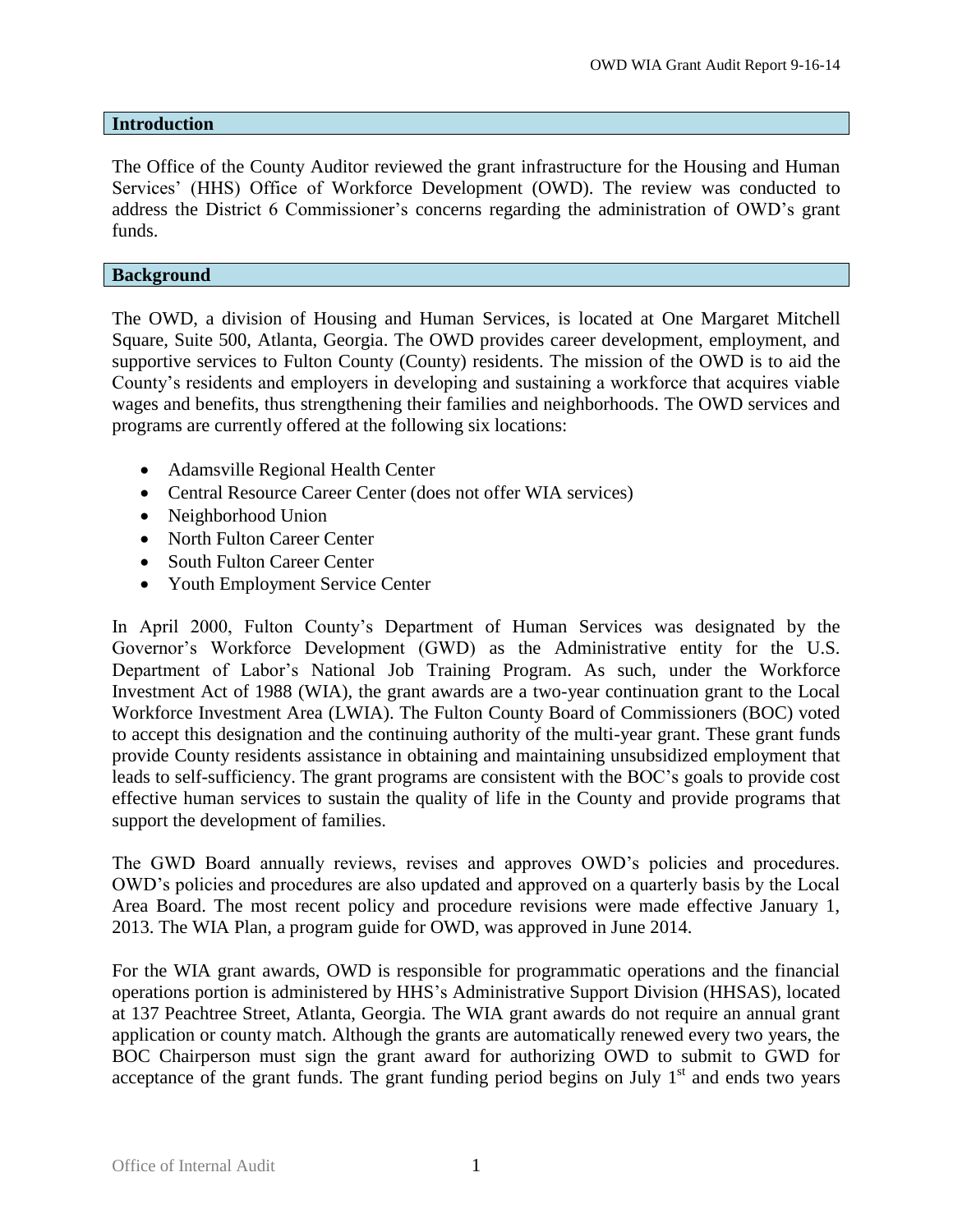later on June  $30<sup>th</sup>$ . The process that the OWD utilizes to establish its WIA grant funding is listed in the following eight steps:



**The Office of Workforce Development's WIA Grant Establishment Process**

For the budget year 2014, the BOC approved the elimination of the OWD general fund. Thus, OWD is currently operating solely on the WIA funds of four programs: (1) Adult; (2) Dislocated Worker; (3) Rapid Response; and (4) Youth. All WIA programs have specific program funding eligibility requirements. However, all program customers must meet the following basic eligibility requirements: program appropriate age, US citizenship or naturalization and selective service registration. The automatically renewable WIA program grant funding overlaps one another and covers a two-year period and is distributed to OWD in two allotments (see the illustration below). The first funding allotment distributed during the first quarter of the grant period is 25% of the total grant award and the second allotment distributed during the second quarter of the grant period is 75% of the total grant award. The Youth Program is the exception and is distributed to OWD in its entirety.

## **WIA Program Grant Funding Distribution**

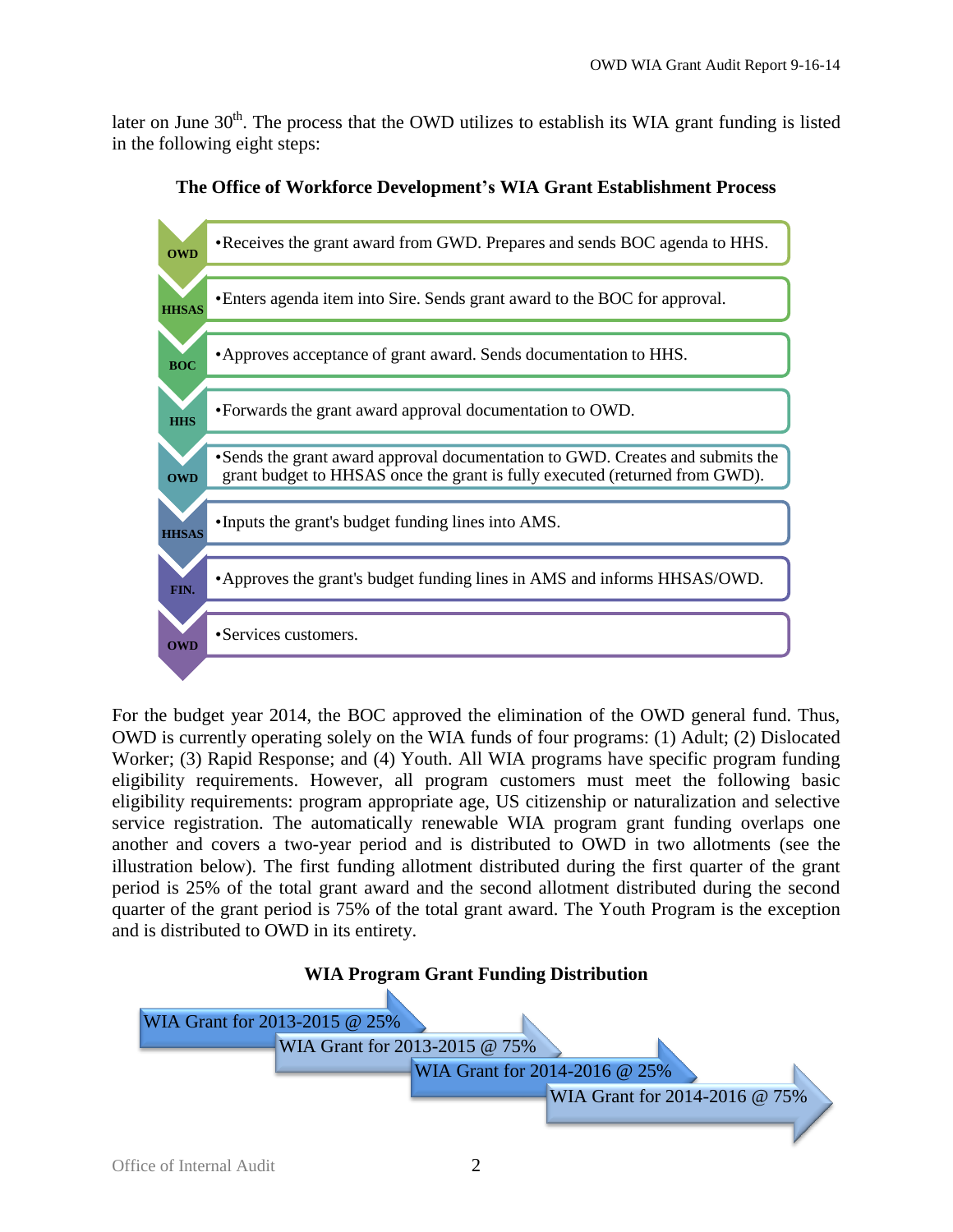In August 2013, GWD proposed the recapture of \$330,353 in unspent Youth funding due to OWD's failure to meet the expenditure/obligation requirements. OWD petitioned GWD to retain the Youth funds. Consequently, in September 2013, GWD drastically decreased its proposed recapture amount by \$264,000 and only recaptured \$66,353 in Youth funding. As a result of this recapture, a request was made to examine OWD's grant administration. To date, no additional WIA program funding is proposed for recapture.

## Adult Program

The Adult Program encompasses workforce investment services, initiatives that provide workforce preparation and career development services, and help employers find skilled workers. Activities promote and facilitate an integrated public workforce system through which a full array of services are offered. The program provides employment and training services that address the individuals in need of training, retraining and skill upgrades. Additionally, investments in the Adult Program are targeted to move workers into post-secondary educational pipelines and career pathways to prepare more workers to enter into and advance in good jobs in the high growth and emerging occupations of the global economy. OWD's funding for the Adult Program for the period 2013 thru 2015 is depicted in the following table:

| <b>ADULT PROGRAM</b><br>For the grant period 2013 thru 2015 |                               |          |  |  |  |  |  |
|-------------------------------------------------------------|-------------------------------|----------|--|--|--|--|--|
| % of Funds Distributed                                      | Funds to be Obligated $@$ 65% |          |  |  |  |  |  |
| 25%                                                         | \$27,066                      | \$17,592 |  |  |  |  |  |
| 75%                                                         | 930,498                       | 604,824  |  |  |  |  |  |
| <b>Total</b>                                                | \$622,416<br>\$957,564        |          |  |  |  |  |  |

## Dislocated Worker Program

The Dislocated Worker Program, under Title I of the WIA, is designed to provide quality employment and training services to assist eligible individuals in finding and qualifying for meaningful employment and to help employers find the skilled workers they need to compete and succeed in business. WIA dislocated worker services are designed to meet employer needs by helping job seekers upgrade skills, obtain employment, improve job retention, and increase earnings. The customers receive intensive services, vocational training, life skills training, child care services, transportation assistance, job readiness, and job placement. Eligibility requirements for this program are those who: (1) have formal verification of employment dislocation and (2) either live in Fulton County or displaced by a Fulton County employer. OWD's funding for the Dislocated Worker Program for the period 2013 thru 2015 is depicted in the following table:

| <b>DISLOCATED WORKER PROGRAM</b><br>For the grant period 2013 thru 2015         |             |           |  |  |  |
|---------------------------------------------------------------------------------|-------------|-----------|--|--|--|
| % of Funds Distributed<br>Funds to be Obligated $@$ 65%<br><b>Funds Awarded</b> |             |           |  |  |  |
| 25%                                                                             | 147,566     | \$95,917  |  |  |  |
| 75%                                                                             | 1,341,910   | 872,242   |  |  |  |
| <b>Total</b>                                                                    | \$1,489,476 | \$968,159 |  |  |  |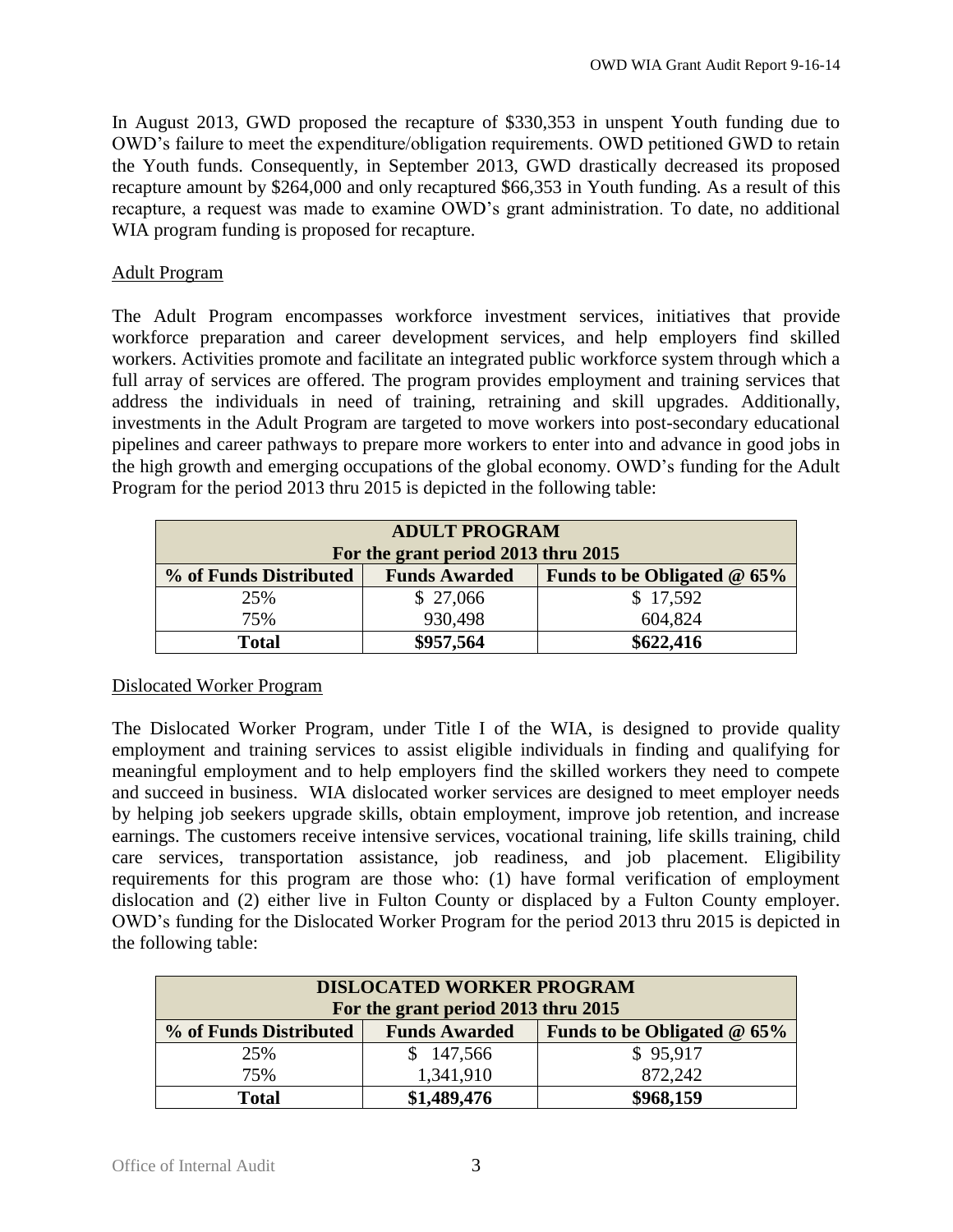## Rapid Response Program

The Rapid Response Program is a special grant under the Dislocated Worker Program, which is designed to extend beyond basic response and distribution of reemployment information. The program aims to mitigate the impacts of a layoff and return employees back to the workforce as quickly as possible which includes not only providing access to reemployment services such as job assistance and training opportunities, but also partnering with other organizations that can assist in the transition. Eligibility requirements for this program are Fulton County residents who: (1) have participated in a rapid response session with more than 24 employees laid off at one time, and (2) the employer has notified the Governors' Office of Workforce Development. Currently, no Rapid Response Program funds have been expended. OWD's funding for the Rapid Response Program for the period 2013 thru 2015 is depicted in the following table:

| <b>RAPID RESPONSE PROGRAM</b><br>For the grant period 2013 thru 2015            |          |          |  |  |  |  |
|---------------------------------------------------------------------------------|----------|----------|--|--|--|--|
| % of Funds Distributed<br><b>Funds Awarded</b><br>Funds to be Obligated $@$ 65% |          |          |  |  |  |  |
| 25%                                                                             | \$31,382 | \$20,398 |  |  |  |  |
| 75%                                                                             | 125,527  | 1,593    |  |  |  |  |
| \$156,909<br>\$101,991<br><b>Total</b>                                          |          |          |  |  |  |  |

## Youth Program

The Youth Enrichment Services Program includes: tutoring; study skills training and instruction leading to completion of secondary school (including dropout prevention); alternative school services; mentoring by appropriate adults; paid and unpaid work experience (such as internships and job shadowing); summer employment opportunities that are linked to academic and occupational learning; occupational skills training; leadership development; appropriate supportive services; and follow-up services. Eligibility requirements for this program are Fulton County residents who: (1) are ages 14-21; (2) low-income; and (3) have an approved barrier (such as school dropout, basic literacy skills deficiency, homeless, runaway, foster child, pregnant, parent, an offender or need help completing an educational program or securing and maintaining a job). OWD's funding for the Youth Program for the period 2013 thru 2015 is depicted in the following table:

| <b>YOUTH PROGRAM</b>                                                            |           |           |  |  |  |
|---------------------------------------------------------------------------------|-----------|-----------|--|--|--|
| For the grant period 2013 thru 2015                                             |           |           |  |  |  |
| % of Funds Distributed<br><b>Funds Awarded</b><br>Funds to be Obligated $@$ 65% |           |           |  |  |  |
| 100%                                                                            | \$987,797 | \$642,068 |  |  |  |
| <b>Total</b>                                                                    | \$642,068 |           |  |  |  |

## OWD's WIA Grants' Financial Overview

LWIAs are obligated to spend 80% of the WIA grant funds annually by June  $30<sup>th</sup>$ . Pursuant to WIA Section 128(c) and Section 133(c), GWD may recapture and reallocate any funds that have not been expended or obligated. However, due to the "federal government shut-down", OWD applied for and received a waiver of the 80% requirement and are now obligated to spend 65% of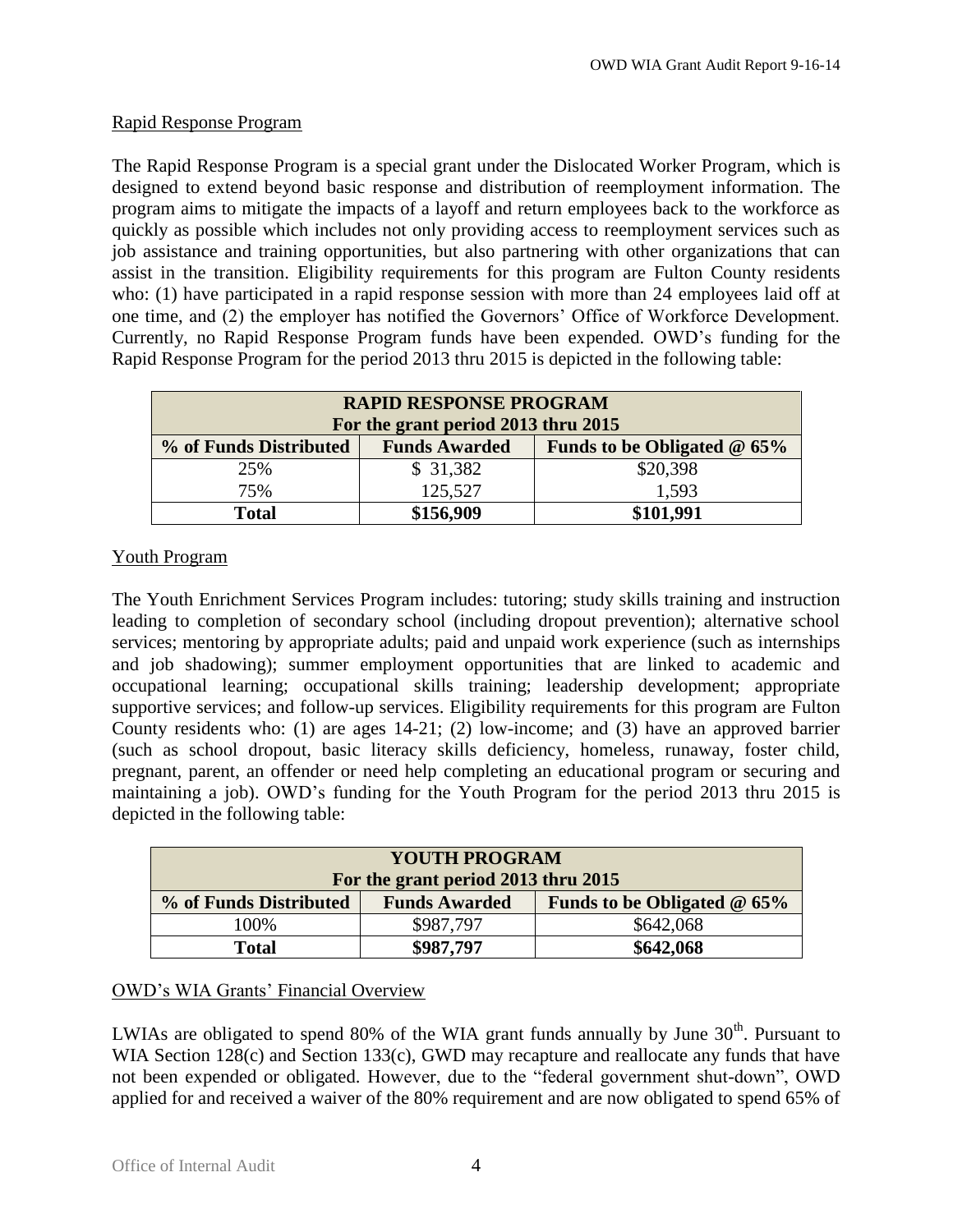the WIA funds by June 30, 2014. All of OWD's WIA grants with the exception of Rapid Response, operate under similar obligation regulations. The Rapid Response Program is not subjected to the 65% obligation requirement. The following table depicts OWD's WIA grant program expenditures and obligations for the period 2013 thru 2015 as of June 30, 2014.

| <b>OWD WIA GRANT PROGRAM EXPENDITURES AND OBLIGATIONS</b><br>Grants for the period 2013 thru 2015<br>Status as of June 30, 2014 |          |             |           |                         |  |  |
|---------------------------------------------------------------------------------------------------------------------------------|----------|-------------|-----------|-------------------------|--|--|
| <b>Dislocated</b><br><b>Totals</b><br><b>Adult</b><br>Youth                                                                     |          |             |           |                         |  |  |
| <b>Expenditure:</b>                                                                                                             | \$24,629 | 85,341<br>S | \$429,931 | 539,902<br>$\mathbb{S}$ |  |  |
| <b>Obligation:</b>                                                                                                              | 820,976  | 977,932     | 342,683   | 2,141,591               |  |  |
| \$772,615<br>\$845,605<br>\$1,063,274<br>\$2,681,493<br><b>Total Expenditure &amp; Obligation</b>                               |          |             |           |                         |  |  |
| <b>Total Needed for 65%</b>                                                                                                     |          |             |           | \$2,232,643             |  |  |

## OWD's WIA Grants' Performance Measures

GWD tracks the performance measures of each LWIA and issues a quarterly report. The LWIA's performance is calculated using the following formula:



OWD has nine performance measures to meet. GWD negotiates with OWD to establish local performance targets to help achieve state goals. For the 3rd Quarter of 2014, Fulton County "exceeds" its target in 6 performance measures and "meets" its target in the remaining 3 performance measures. The details of Fulton County's WIA performance measures and targets are in the following table.

| <b>Fulton County's WIA Performance Metrics</b> |                       |                            |                 |                 |              |                   |               |
|------------------------------------------------|-----------------------|----------------------------|-----------------|-----------------|--------------|-------------------|---------------|
| <b>Performance</b>                             | <b>Performance</b>    | $\mathbf{1}^{\mathrm{st}}$ | 2 <sup>nd</sup> | 3 <sup>rd</sup> | <b>PY To</b> | <b>Negotiated</b> | <b>Status</b> |
| <b>Measure</b>                                 | <b>Group</b>          | <b>Quarter</b>             | <b>Quarter</b>  | <b>Quarter</b>  | <b>Date</b>  | <b>Level</b>      |               |
| Entered                                        | <b>Adults</b>         | 64.9%                      | 64.3%           | 48.5%           | 58.3%        | 70%               | Meet          |
| Employment                                     | <b>Dislocated</b>     | 78.1%                      | 73.5%           | 75.7%           | 75.7%        | 76%               | Meet          |
| Rate                                           | Workers               |                            |                 |                 |              |                   |               |
| <b>Retention</b><br>Rate                       | <b>Adults</b>         | 78.6%                      | 100%            | 90.6%           | 89.1%        | 85%               | Exceed        |
|                                                | Dislocated<br>Workers | 81.8%                      | 80%             | 80.8%           | 81%          | 91%               | Meet          |
| Average<br><b>Earnings</b>                     | <b>Adults</b>         | \$14,038                   | \$20,887        | \$13,836        | \$15,064     | \$12,000          | Exceed        |
|                                                | Dislocated<br>Workers | \$25,034                   | \$20,887        | \$17,524        | \$21,533     | \$21,000          | Exceed        |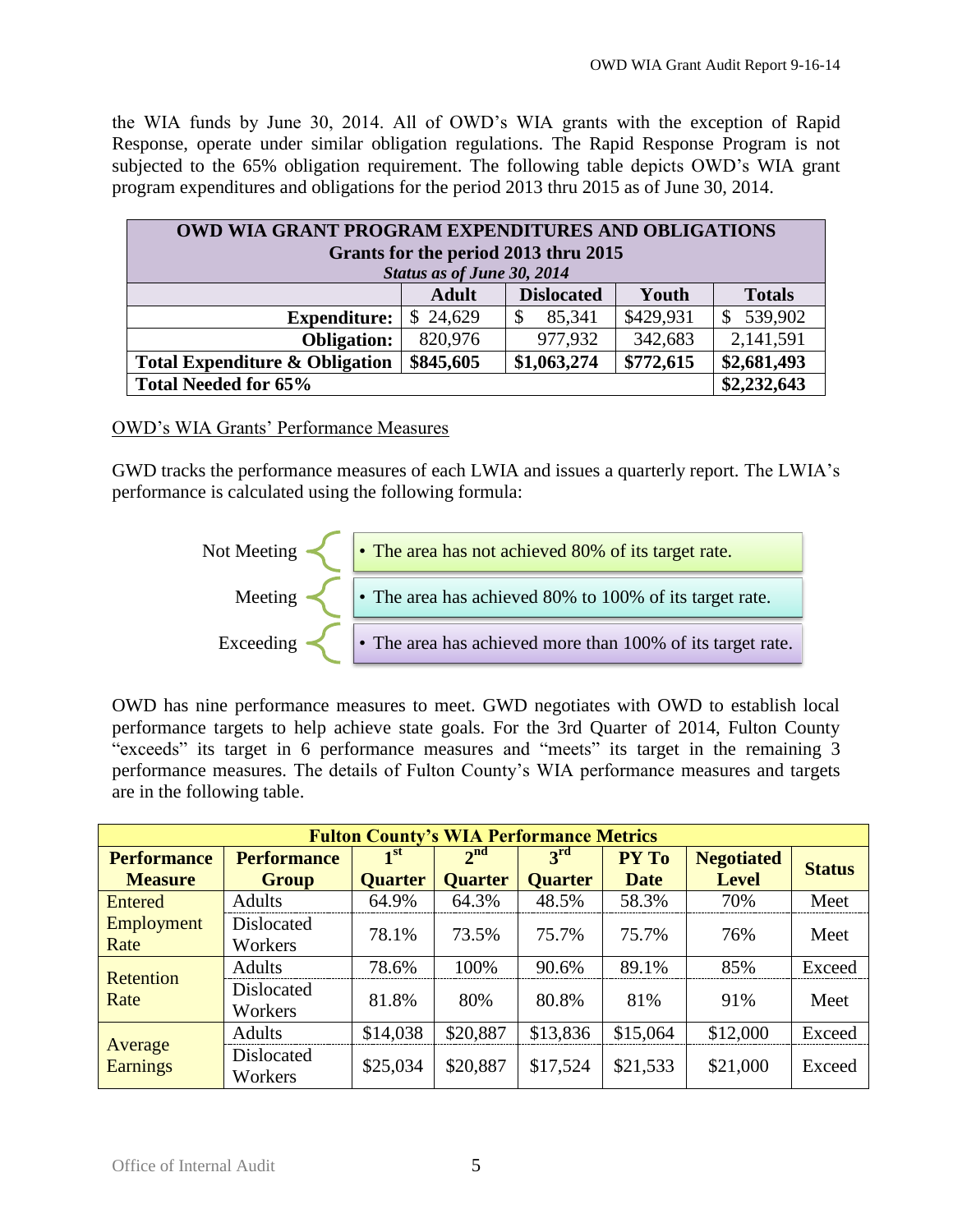| <b>Fulton County's WIA Performance Metrics</b> |                    |                 |                 |                 |             |                   |               |
|------------------------------------------------|--------------------|-----------------|-----------------|-----------------|-------------|-------------------|---------------|
| <b>Performance</b>                             | <b>Performance</b> | 1 <sup>st</sup> | 2 <sup>nd</sup> | 3 <sup>rd</sup> | PY To       | <b>Negotiated</b> | <b>Status</b> |
| <b>Measure</b>                                 | <b>Group</b>       | <b>Quarter</b>  | <b>Quarter</b>  | <b>Quarter</b>  | <b>Date</b> | <b>Level</b>      |               |
| Placement in                                   |                    |                 |                 |                 |             |                   |               |
| Employment                                     | Youth $(14-21)$    | 75%             | 85.7%           | 100%            | 81.2%       | 59%               | Exceed        |
| or Education                                   |                    |                 |                 |                 |             |                   |               |
| Attainment of                                  |                    |                 |                 |                 |             |                   |               |
| Degree or                                      | Youth $(14-21)$    | 88.9%           | 20%             | 0%              | 60%         | 50%               | Exceed        |
| Certification                                  |                    |                 |                 |                 |             |                   |               |
| Literacy or                                    |                    |                 |                 |                 |             |                   |               |
| Numeracy                                       | Youth $(14-21)$    | 0%              | 60%             | 50%             | 55.6%       | 35%               | Exceed        |
| Gains                                          |                    |                 |                 |                 |             |                   |               |

#### <span id="page-7-0"></span>**Objective**

The objective of our audit was to identify and review the WIA grants awarded to OWD after 2012 and determine:

- If the existing grant infrastructure is adequate to begin the timely administration of the grant award and to identify any impediments in the process, if any;
- If milestones were met (funding obligations and performance metrics);
- If financial  $&$  programmatic reporting were timely; and
- If any funds were at risk of being recaptured by GWD.

#### <span id="page-7-1"></span>**Scope**

The period covered by this audit is July 1, 2013 through June 30, 2014.

#### <span id="page-7-2"></span>**Methodology**

We conducted this audit in accordance with Generally Accepted Government Auditing Standards. To accomplish our objectives, we:

- Identified and reviewed policies, procedures, applicable laws, codes, regulations and board resolutions;
- Interviewed and performed walkthroughs with key personnel;
- Analyzed grant budget establishment procedures, invoices, payment processing and authorizations required to issue payments and obligate funding;
- Utilized Fulton County's Asset Management System (AMS) to identify the source of funding, award amounts, vendor payments, and potential de-obligated amounts; and
- Reviewed a random sample of program customers to verify program eligibility.

Generally Accepted Government Auditing Standards require that we plan and perform the audit to obtain sufficient and appropriate evidence to provide a reasonable basis for our findings and conclusions based on our audit objectives. We believe that the evidence obtained provides a reasonable basis for our findings and conclusions based on our audit objectives.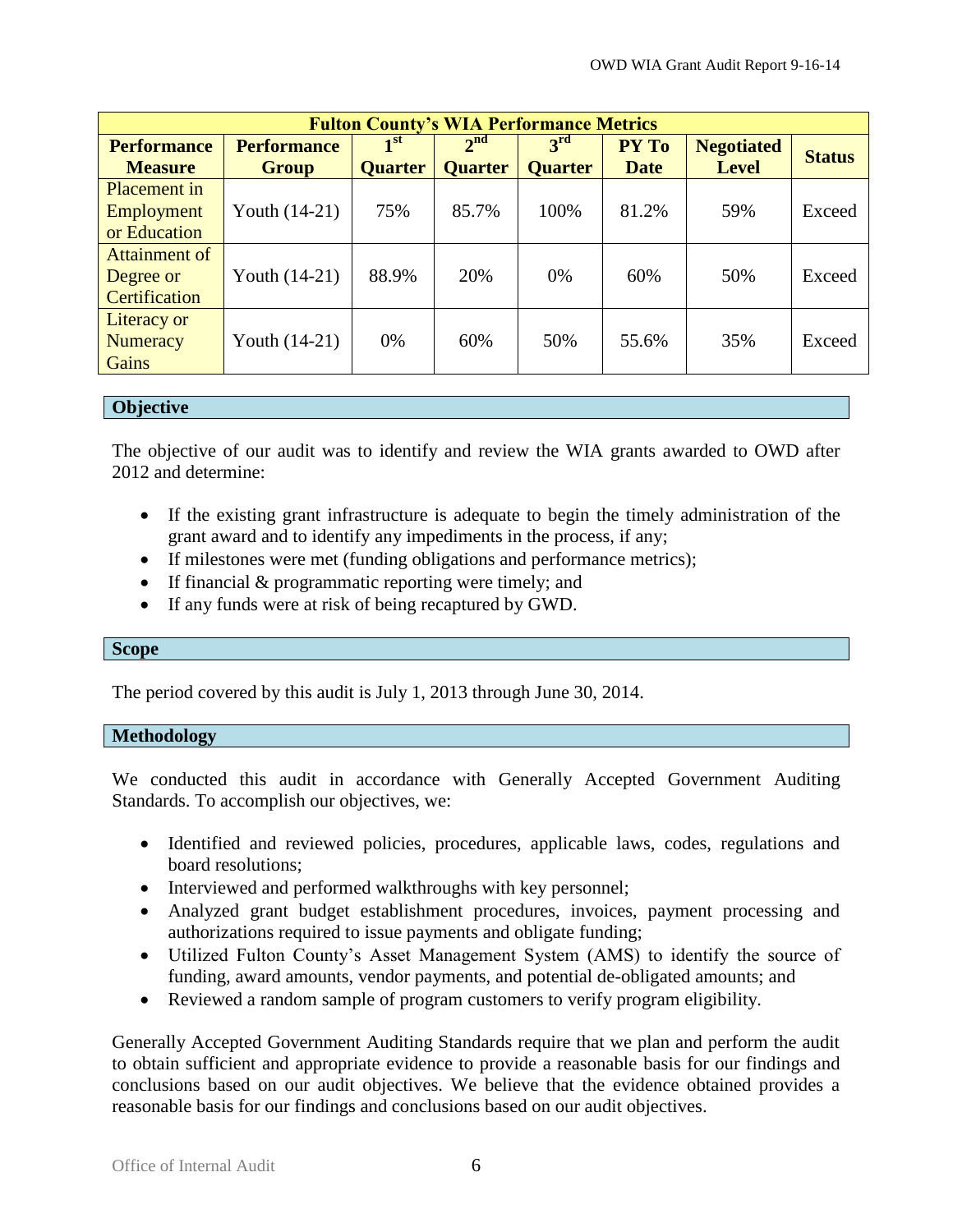#### <span id="page-8-0"></span>**Findings and Recommendations**

#### **Finding 1 – Delays in the grant establishment process**

Best practices recommend that the procedures required for establishment of grants should operate at maximum efficiency to ensure the timely receipt of funding. Our audit revealed that the OWD grant establishment process is deficient, causing extreme delays in grant revenue recognition. Failure to establish grant funding in a timely manner impedes WIA program operations and OWD's ability to obligate funds before the grant award expires. Our audit revealed that the grants with 75% funding distribution took the least amount of time to be established (an average of 84 days) and the grants with 25% funding distribution took an average of 173 days. The Youth Grant took the longest amount of time to be established, a total of 245 days.

Through additional analysis, we were able to identify that the "budget set-up" procedure severely impeded OWD's grant establishment process. This procedure took the longest amount of time to complete, an average of 56 days. Our discussions with HHSAS revealed that there were WIA grant funds still available and eligible for use in the old grant budget, thus there was no urgency for HHSAS to set-up the new grant budget. As of 2014, HHSAS sets-up the WIA grant budgets upon receipt from OWD.

#### **Recommendation**

We recommend OWD immediately inform HHS's management of any potential impediments in the grant establishment process. HHS management should then ensure that all parties involved in the OWD grant establishment process are aware and work diligently to rectify all deficient procedures within a timely manner. If unable to resolve the deficiency, HHS's management should immediately inform the County Manager.

## **Finding 2 – OWD Division Manager does not control the financial operations of the WIA grants**

Program Managers are responsible for the successful programmatic and financial execution of their assigned grant program. Within OWD, one employee serves in a dual capacity as the Program Manager and Division Manager under the title of OWD Division Manager. The WIA programmatic staff reports directly to the OWD Division Manager; however, the WIA financial staff does not. The Accountant assigned to and funded by WIA is located in HHSAS and reports to the HHS Director of Administrative Services. Consequently, the OWD Division Manager has no control over the daily financial operations of the WIA grants. Failure to provide the OWD Division Manager control of the WIA grants' financial execution has caused delays in HHS's response to GWD audits and in the grants' AMS funding establishment.

#### **Recommendation**

We recommend that HHS's management either assume full responsibility of the WIA grants' financial execution or relinquish the management of the WIA Accountant to the OWD Division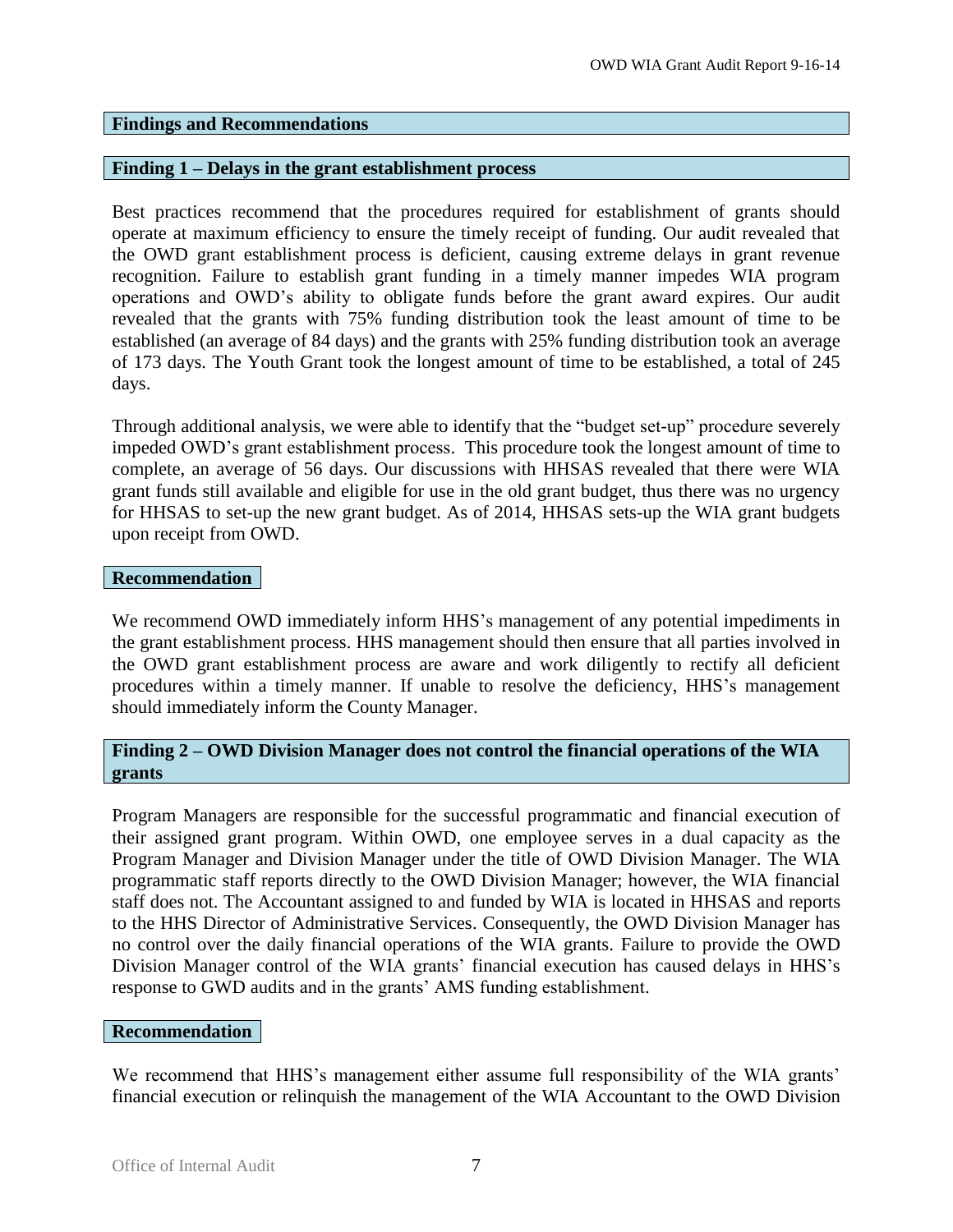Manager in order to support the financial accountability role and effectively monitor program obligations and expenditures.

#### **Finding 3 – Untimely processing of vendor invoices**

Many of the WIA programs offer incentives to customers for their successful completion of an applicable WIA program. Stipends are the most commonly used monetary incentive. In order for OWD to submit a payment request to HHSAS for a stipend, eligible customers must register with the County as a vendor. On July 28, 2014, we were notified that more than 60 eligible customers had not received their stipend. In June, the OWD submitted invoices to HHSAS requesting payments for the eligible customers. To date, not all of the invoices submitted had been processed. The untimeliness of these payments resulted in such a negative experience for customers that they began contacting County Commissioners to inquire about the status of their stipends. OWD's vendor payment process is depicted in the following table.

|               | <b>The Office of Workforce Development's Vendor Payment Process</b> |                                                                                                                   |  |  |  |  |
|---------------|---------------------------------------------------------------------|-------------------------------------------------------------------------------------------------------------------|--|--|--|--|
| <b>Step 1</b> | <b>Customer</b>                                                     | Meets eligibility to receive payment or stipend; registers<br>as a vendor                                         |  |  |  |  |
| <b>Step 2</b> | <b>OWD</b>                                                          | Approves and sends invoice and supporting documents to<br>HHSAS.                                                  |  |  |  |  |
| <b>Step 3</b> | <b>HHSAS</b>                                                        | Creates the voucher, inputs info into AMS and submits<br>supporting documents to Accounts Payable for processing. |  |  |  |  |
| <b>Step 4</b> | <b>Accounts Payable</b>                                             | Processes the voucher in AMS and forwards the vendor's<br>check to HHSAS.                                         |  |  |  |  |
| Step 5        | <b>HHSAS</b>                                                        | Forwards the vendor's check to OWD for issuance.                                                                  |  |  |  |  |
| Step 6        | <b>OWD</b>                                                          | Distributes the check payment to the vendor.                                                                      |  |  |  |  |

## **Recommendation**

We recommend that OWD and HHSAS, under the direction of HHS management, establish agreed upon procedures regarding the processing and issuance of WIA vendor payments. The procedures should include a reasonable turn-around time for the vendor payments and should include a course of action if the deadline is not met. Additionally, each entity involved in the vendor payment process should substantiate completion of their assigned portion of the process via a time-stamp and be held fully accountable by the HHS Director for its performance or lack thereof.

## **Finding 4 – Inadequate staffing**

Best practices recommend adequate staffing for the effective administration of grant programs. The WIA grant awards include administrative funding for staff positions that are currently vacant or nonexistent within OWD. The positions, even though fully funded under the grants, are unfilled due to a hiring freeze sanctioned by the County Manager. In order to comply with GWD's grant obligation requirements as mandated, a portion of these unused administrative funds were used to pay other allowable expenditures. Consequently, OWD's limited staff was tasked with meeting additional programmatic obligations to ensure these funds were spent before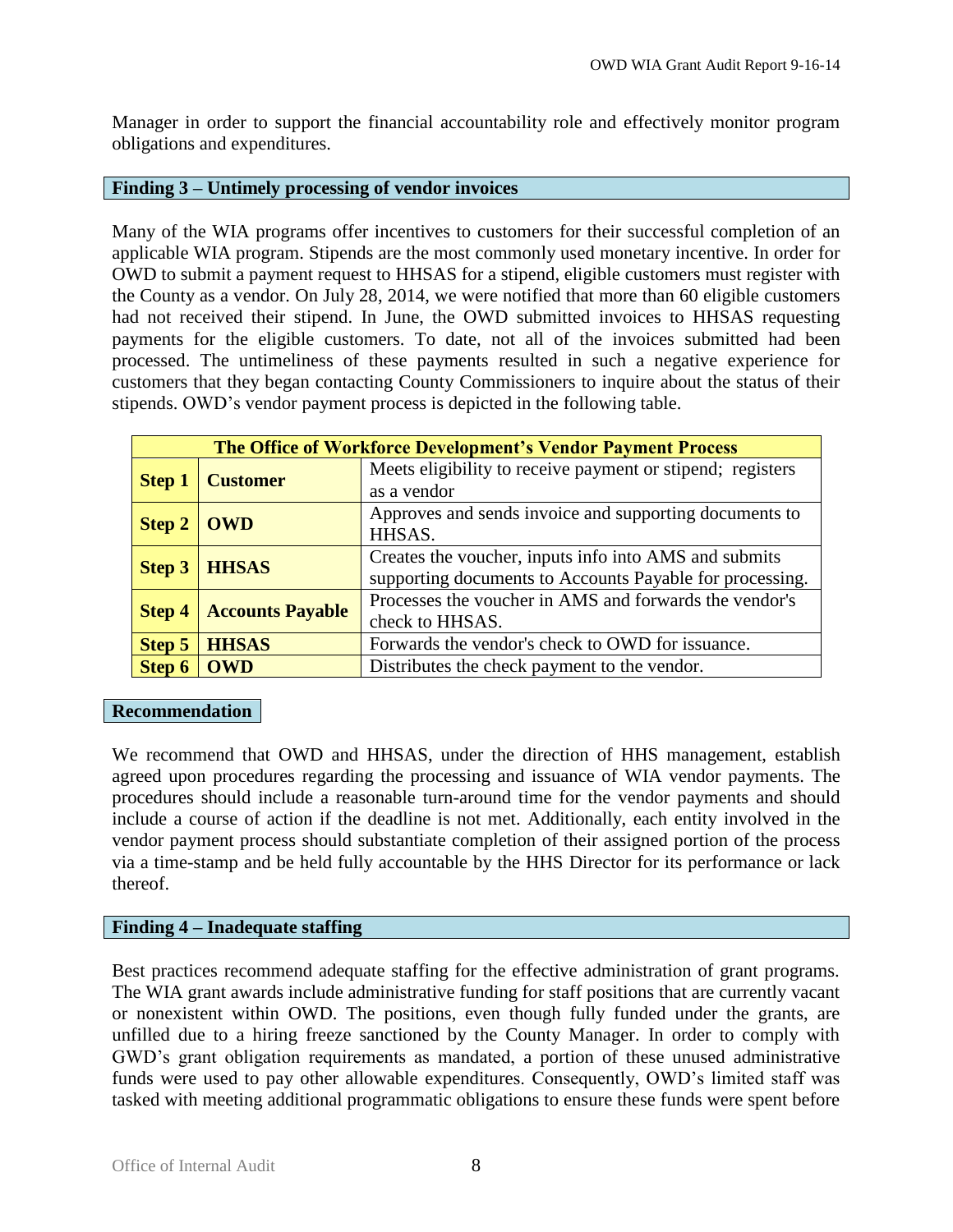the grant expired. The inability to supplement OWD's staffing levels adversely impacted the already diminished morale of an understaffed OWD by increasing the OWD employees' workload, which included the task of handling the increase of the number of customers served.

#### **Recommendation**

We recommend that the County Manager give special consideration to grant funded positions that would allow the grantee to effectively meet its financial and programmatic obligations.

## <span id="page-10-0"></span>**Audit Concern #1 – Assigning customers to areas with sensitive/confidential information**

Every effort is made to place eligible WIA customers in areas throughout the County. In particular, the customers placed in areas such as, but not limited to, Health and Wellness, Finance and Human Resources, have an increased risk of exposure to sensitive/confidential information (i.e., health records, banking information, social security numbers, etc.). Criminal background checks and drug tests are not a requirement for eligibility to the WIA program; however, they are required for intensive services per OWD's *Policy and Procedures Manual, Chapter 4, Section C*. To become eligible for intensive services, customers must sign a waiver of consent to allow drug testing and criminal background checks. The possible breach of security that exists regarding the privacy of sensitive/confidential information drastically increases the risk of the County's exposure to fraud, identity theft and other malicious uses.

## **Audit Concern #2 – Meeting required performance standards**

Since the recapture of WIA funds in September 2013, OWD has either met or exceeded the expected performance standards and expenditure/obligations requirements (see pages 3-6). However, if not resolved, the programmatic and fiscal impediments and understaffing could negatively affect the OWD's ability to meet required performance standards and possible sanctions as stated in O.C.G.A. § 34-14-26, b-c (2014):

*"…The Georgia Workforce Investment Board shall set sanctions policies and procedures for failing or nonperforming local workforce investment areas in accordance with federal law. If a local workforce investment area does not meet performance standards, the Georgia Workforce Investment Board shall develop and impose a reorganization plan that may include, but not limited to: (1) restructuring of the board; (2) prohibiting the use of designated service providers, including state agencies; and (3) merging the local workforce investment area with another area."*

#### <span id="page-10-1"></span>**Conclusion**

Our audit of OWD's WIA Grants identified several findings: delays in the grant establishment process; the OWD Division Manager does not control the financial operations of the WIA grants; untimely processing of vendor invoices; and inadequate staffing. To mitigate these weaknesses, we highly recommend that OWD and HHSAS, under the directive of HHS's Management, initiate, document, and/or implement the necessary remedies to ensure the effectiveness and